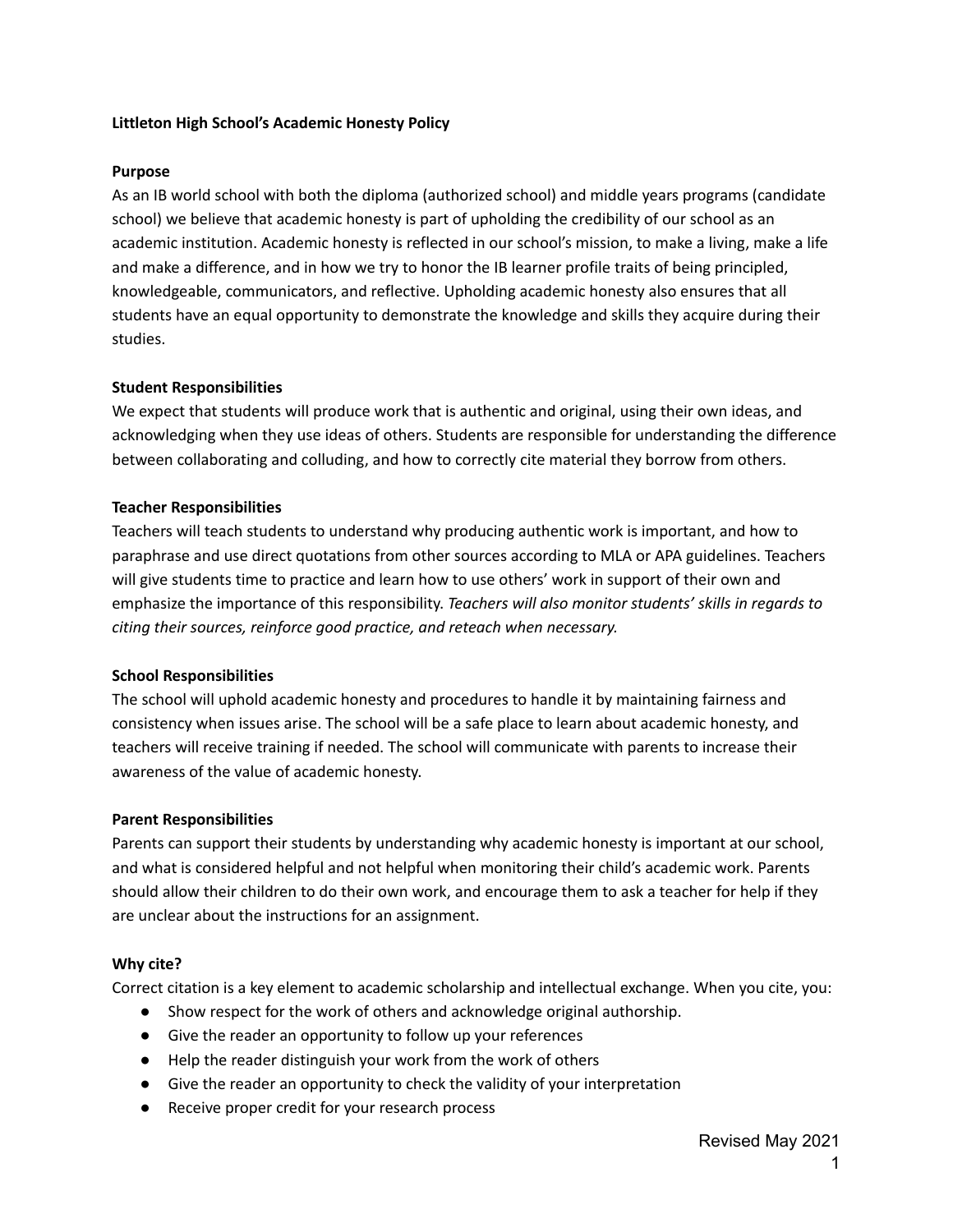- Demonstrate that you are able to use reliable sources and critically assess them to support your work
- Establish credibility and authority of your own knowledge and ideas
- Demonstrate that you are able to draw your own conclusions

## **Examples of conventions for citing and acknowledging original authorship**

Modern Language Association.

# Example of direct quotation

According to Samantha Ovide, a technology expert and journalist, "The tricky thing is that once technologies like [facial recognition software](https://www.nytimes.com/2021/05/18/business/amazon-police-facial-recognition.html) or car [rides at the press of a smartphone button](https://www.nytimes.com/2021/03/29/technology/what-we-got-wrong-about-uber-and-lyft.html) become prevalent, it's more difficult to pull back features that turn out to be harmful "(n.p.) Example of a paraphrase

The problem is that when people become used to the convenience of facial recognition and getting an Uber at the touch of a button, people will be less willing to stop using this software even when they learn it is harmful to them (Ovide n.p.)

# Corresponding Works Cited entry

Ovide, Shira. "Should Alexa Read Our Moods?" *The New York Times*, The New York Times,19 May 2021, www.nytimes.com/2021/05/19/technology/alexa.html.

## American Psychological Association.

## Example of a direct quotation

According to Samantha Ovide, a technology expert and journalist, "The tricky thing is that once technologies like [facial recognition software](https://www.nytimes.com/2021/05/18/business/amazon-police-facial-recognition.html) or car [rides at the press of a smartphone button](https://www.nytimes.com/2021/03/29/technology/what-we-got-wrong-about-uber-and-lyft.html) become prevalent, it's more difficult to pull back features that turn out to be harmful "(2021, n.p.).

# Example of a paraphrase

The problem is that when people become used to the convenience of facial recognition and getting an Uber at the touch of a button, people will be less willing to stop using this software even when they learn it is harmful to them (Ovide, 2021, n.p.)

## Corresponding Works Cited entry

Ovide, S. (2021, May 19). Should Alexa Read Our Moods? Retrieved from https://www.nytimes.com/2021/05/19/technology/alexa.html

## **Recommendations for good practice:**

● Ensure that all sources you have consulted are acknowledged in your work using the referencing style agreed with your teacher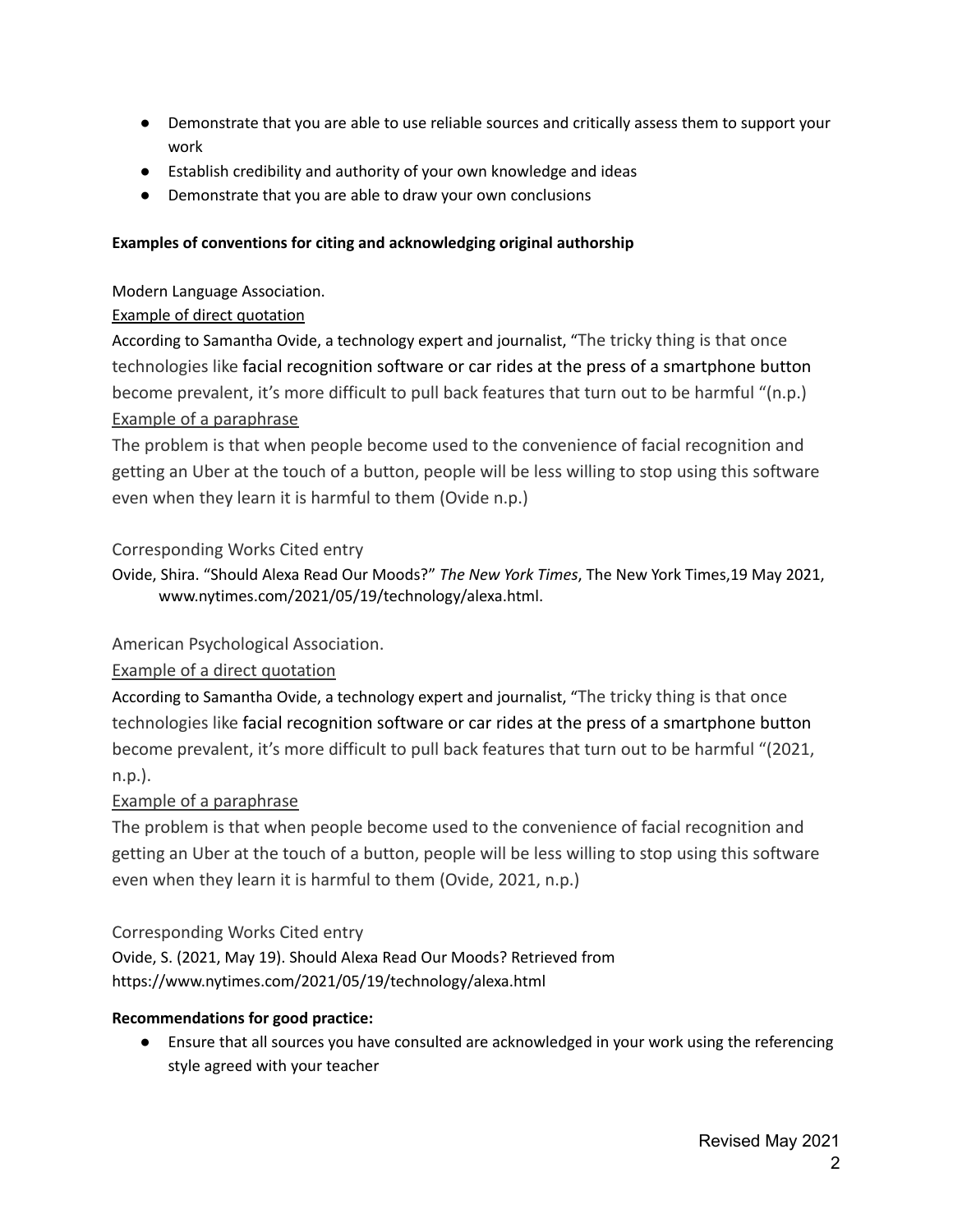- Make sure that information you have used is acknowledged in the body of the text and is fully listed in the bibliography
- Use quotation marks or indentation to show all text that is someone else's exact words and do not forget to show whose words they are
- Cite your sources so that readers can find them; if you cannot state the origin of the sources it is probably better not to use it
- Cite the source of images, maps, charts, tables, data sets, musical compositions, movies, computer source codes and song lyrics - any material that is not your own
- Make clear when the borrowed material starts and finished; this can be done by using quotation marks, using and "opening" indication and a closing page number

## **What is academic misconduct?**

Academic misconduct is behavior that results in the student or any other students gaining an unfair advantage in a learning assessment.

**Plagiarism** is defined as the representation, intentionally or unintentionally, of the ideas, words, or work of another person without proper, clean and explicit acknowledgement. The use of translated materials, unless acknowledged, is also considered plagiarism.

**Collusion** is defined as supporting academic misconduct by another student, for example allowing one's work to be copied or submitted for assessment by another.

**Duplication** of work is defined as the presentation of the same work for different assessments.

## **Other examples of academic misconduct may include:**

- Copying from others
- Having or using resources not approved by the teacher
- Making up data or information or citing non-existent sources
- Providing or receiving information about all or part of an assessment, including answers or unauthorized materials
- Altering a graded assessment and resubmitting it for a better grade without teacher permission
- Using any prohibited device during an assessment
- Seeking unauthorized assistance on a take-home or make-up assessment
- Failing to stop work promptly when the time allocated is over
- Failing to abide by teacher or school instructions and related to an assessment
- Deceiving a teacher to get special consideration on an assessment
- Misrepresenting academic accomplishments
- Manipulating others for one's own academic benefit
- Forging a signature

## **When a student is suspected of academic misconduct the following will occur.**

- 1. A meeting will occur between the teacher and the student.
- 2. The student will receive a reduced grade or a grade of zero at the discretion of the teacher and taking into consideration the specific circumstances.